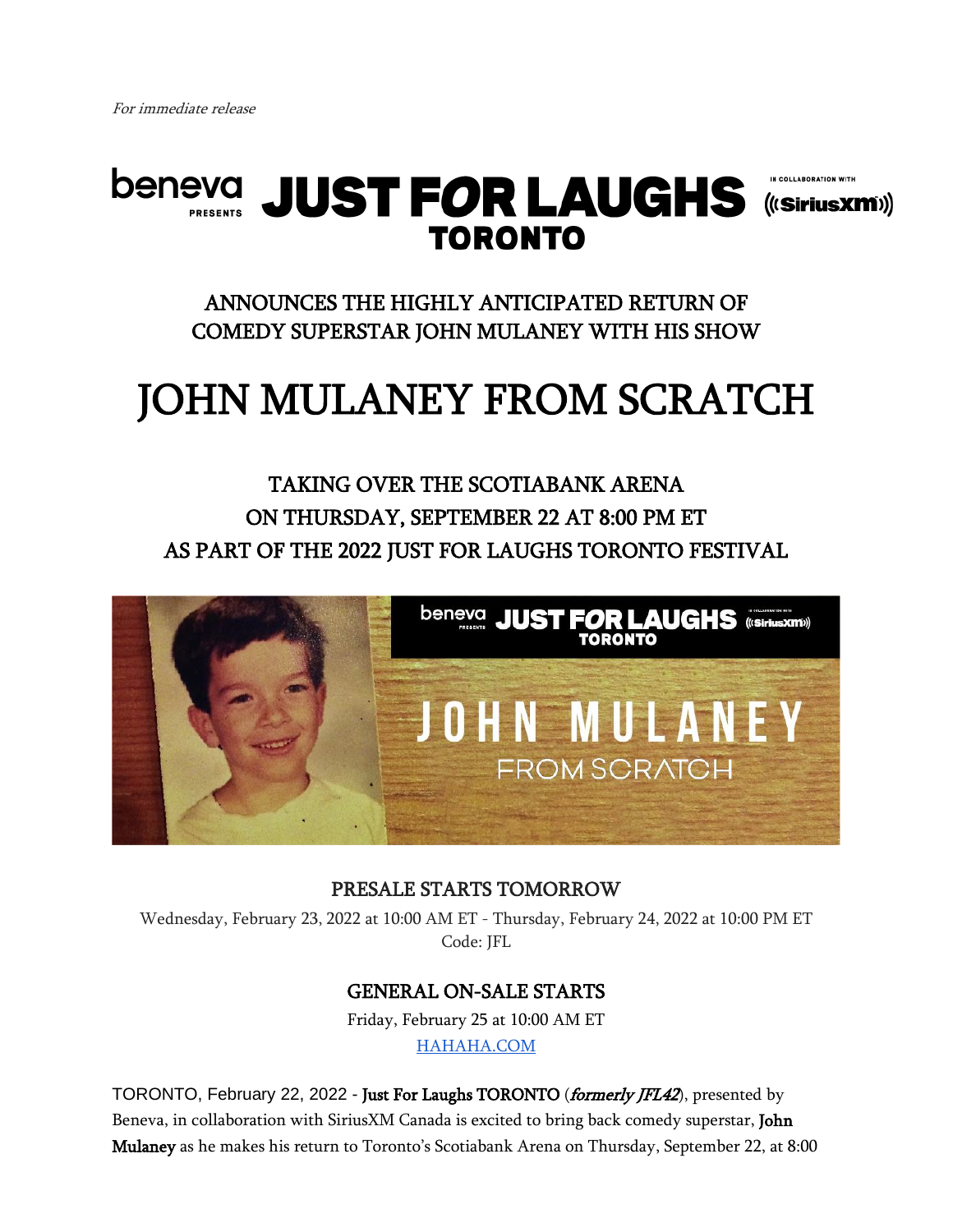PM ET. Mulaney will also be hosting Saturday Night Live for the fifth time on Saturday, February 26, as he gears up to continue his tour. Just For Laughs is excited to reveal that the formerly known JFL42 festival has rebranded to Just For Laughs TORONTO, and is already marked to be one of the mustattend events of the city, running from September 22 to October 1, 2022. Producers are ecstatic about the long-awaited festival return and are devoted to providing comedy fans with the best possible comedy experience everyone has been waiting for.

John Mulaney is a two-time Emmy and WGA award-winning writer, actor, and comedian. In 2018, he traveled the United States with a sold-out Kid Gorgeous tour, which was later released as a Netflix stand-up special and won the Emmy for Outstanding Writing in a Variety Special. John Mulaney has been invited to host *Saturday Night Live* for the fifth time on Saturday, February 26. He began writing for SNL in 2008 and created memorable characters such as 'Stefon' with Bill Hader and appeared as a "Weekend Update" correspondent. He has written for IFC's *Documentary Now!* and Netflix's *Big Mouth*, on which he voices the character of Andrew. He also starred on Broadway in the runaway hit written and performed alongside Nick Kroll in Oh, Hello On Broadway. In December 2019, the critically acclaimed and Emmy nominated musical variety special *John Mulaney* & The Sack Lunch Bunch debuted on Netflix.

For more go to John Mulaney's [website,](http://johnmulaney.com/) and follow him on [Twitter](https://twitter.com/mulaney) and [Instagram.](https://www.instagram.com/johnmulaney/)

Tickets for the Toronto show go on sale Friday, February 24 at 10 AM. Or for the super comedy fan, you can purchase John Mulaney's show as part of a Just For Laughs TORONTO Festival Headliner Pass at special early bird pricing. For more information about Just For Laughs TORONTO, please visit [www.hahaha.](http://www.hahaha./)[com](https://urldefense.proofpoint.com/v2/url?u=http-3A__fltoronto.com_&d=DwMFaQ&c=euGZstcaTDllvimEN8b7jXrwqOf-v5A_CdpgnVfiiMM&r=PLXnZOz7rpJ5n2xSHnGMG8FJ_5q3SBmoEd5LDGon9Co&m=3gcHSBIe7FBV7Wbk8Yj1D2kP2v_Wpvzr7Lau_Uoc7zY&s=uaCc0yTCg6O8ST6UNhJoZgUkbrsywF8qBx8pLL1wL4I&e=)

#### PLEASE NOTE YONDR WILL BE IMPLEMENTED AT THIS SHOW

This event will be a phone-free experience. Use of phones will not be permitted in the performance space. Upon arrival at the venue, phones will be secured in individual Yondr pouches that will be opened at the end of the event. Guests maintain possession of their devices at all times, and can access them throughout the event only in designated Phone Use Areas within the venue. All devices will be re-secured in Yondr pouches before returning to the performance space. All pouches and equipment are routinely sanitized. The Yondr staff is trained and required to follow safety guidelines and hygiene protocols to practice social distancing, minimal contact and wear required personal protective equipment. Anyone seen using a device during the performance will be escorted out of the venue by security. We appreciate your cooperation in creating a phone-free experience.

Further details regarding the upcoming 2022 Just For Laughs TORONTO festival, taking place from September 22 to October 1, 2022, will be revealed in the coming months.